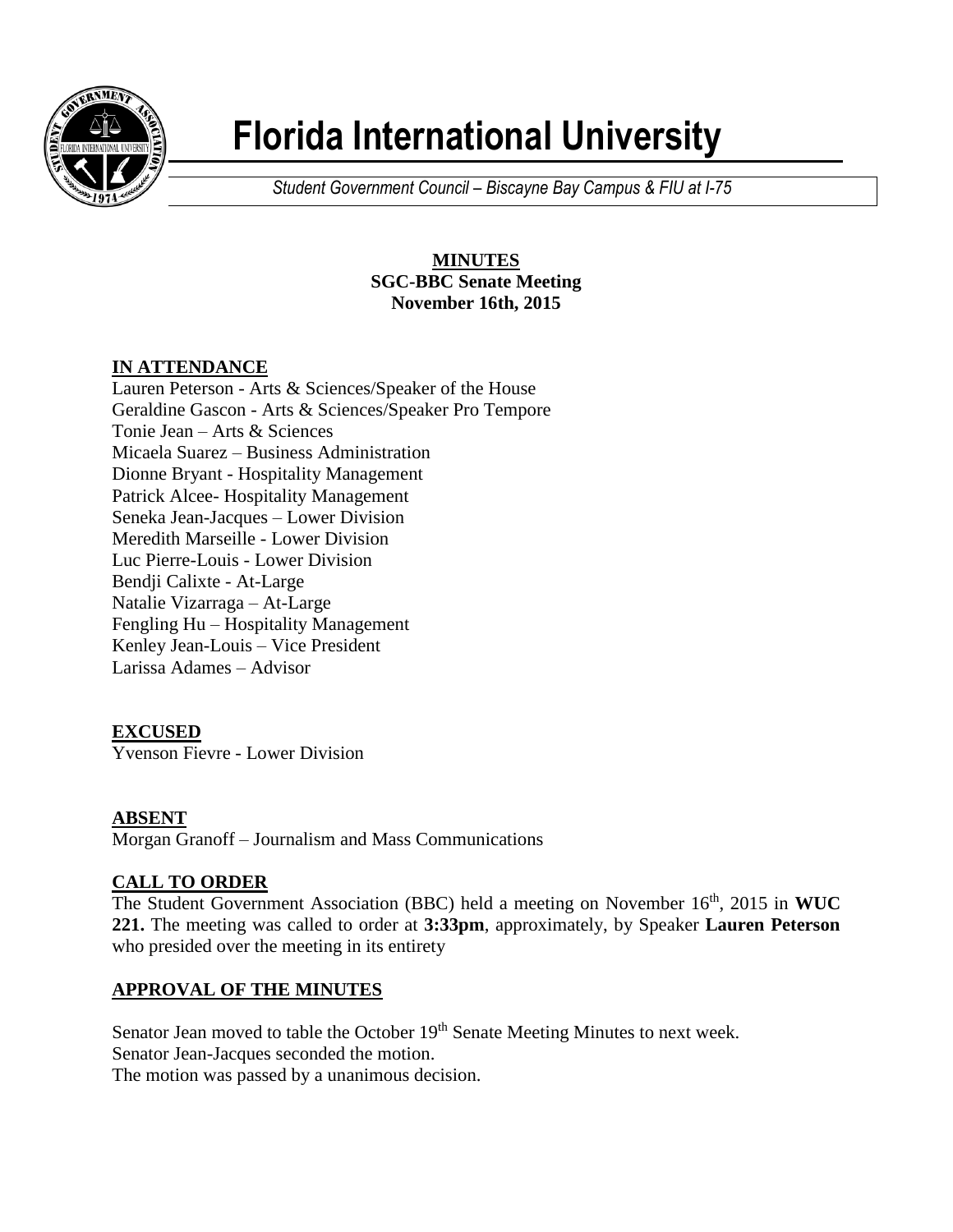## **SENATE SPEAKER REPORT**

- Speaker Peterson thanked the council members for their attendance to the Day by the Bay event. She asked the council to keep in mind that it is mandatory to attend certain SGA events.
- Speaker Peterson remind the council that the end of the semester is approaching and said she hopes to finish the semester on a strong note.

#### **SPEAKER PRO-TEMPORE Report**

 Speaker Pro Gascon-Cavada reminded the council that there is a separate sheet to input "out of office hours". She added that the council needs to get Advisor Adames' signature for the out of office hours sheet and if they forget to clock in or out.

## **VICE PRESIDENT Report**

- Vice President Jean-Louis thanked those who attended the Day on the Bay event.
- Vice President Jean-Louis said he would like each senator to speak to their assigned advisors to have their students take the class survey.
- Senator Pierre-Louis added that he has spoken various advisors and office assistants to promote the class survey.
- Vice President Jean-Louis said if anyone is interested in reserving a seat in the SGA suite for the upcoming football game on Saturday, to please contact him.

#### ADVISOR REPORT

- Advisor Adames reminded the council to please keep the 50% class rule in mind when signing up for classes for the upcoming spring semester. She added that the council must also be enrolled in at least 9 credits in order to continue as a member.
- Advisor Adames said there will be a few tabling opportunities in the next two days and to please sign up:
	- o Late Day Latte
	- o Orientation
	- o Travel Fair
	- o International Week events
- Advisor Adames reminded the council of the Pie Your Leadership fundraiser for United Way, which will be held next Thursday.
- Advisor Adames reminded the council that emails have been sent out with packets and stipend information. She asked the council to please fill out the information and send her any questions they may have.
- Advisor Adames said the SGA Thanksgiving potluck is approaching and to please email Magda with the food(s) you are bringing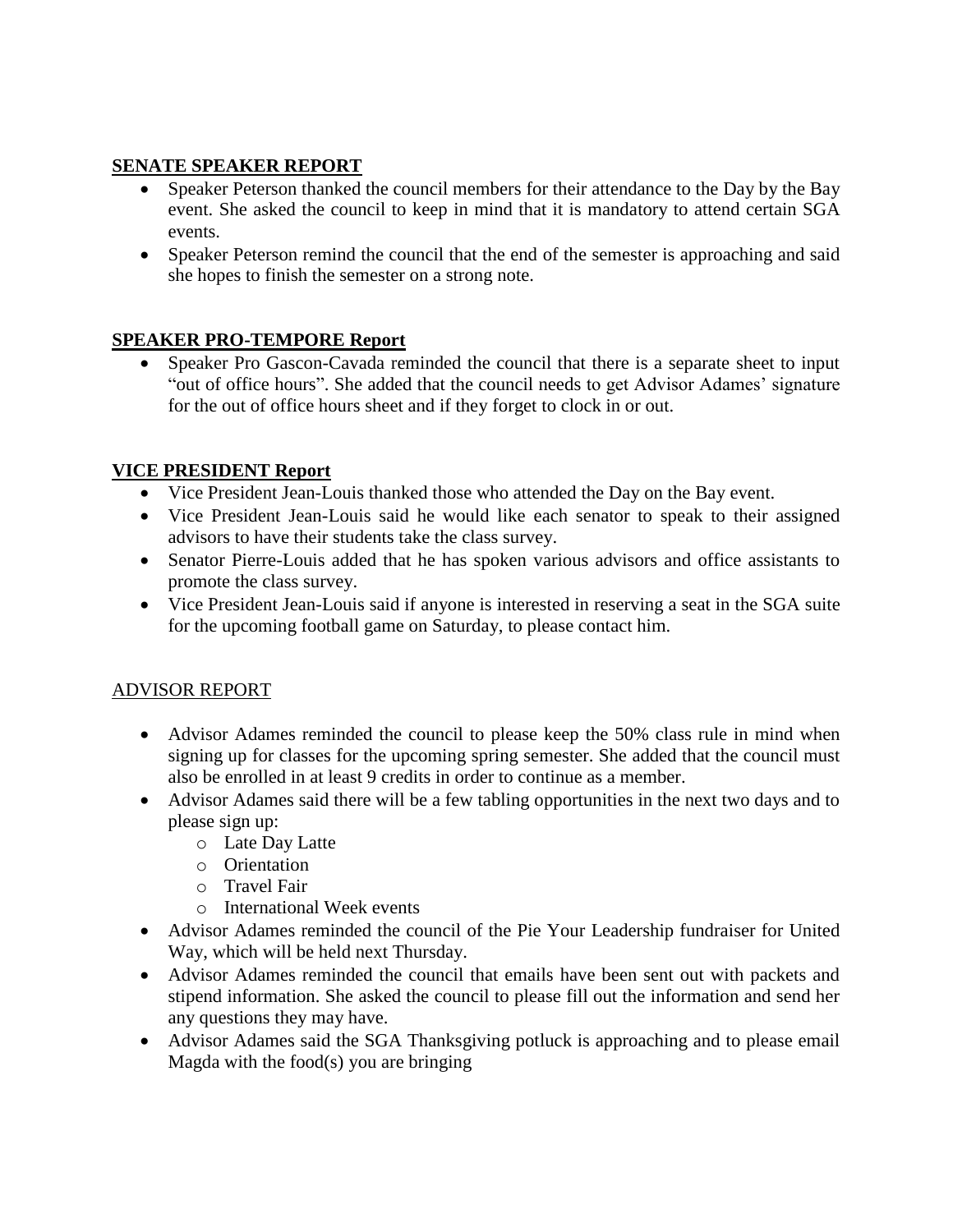### FINANCE CHAIR Report

- Senator Marseille said she received a \$336.20 graduate funding request for a conference in December.
- Senator Marseille said the deadline for finance requests will be 2 weeks before the end of the semester, which is approaching.

#### RLJ CHAIR REPORT

No Report

#### OPERATIONAL REVIEW CHAIR REPORT

- Senator Calixte said the Event Audit Reports are in order and his relationships with the other Student Affairs Councils are going well.
- Senator Calixte said he will be working with Senator Bryant on the Finance Code.

#### = INTERNAL RELATIONS CHAIR REPORT

- Senator Jean said she is working to improve the time card system and will be filing the time cards by name from now on.
- Senator Jean said all the time card information is up to date and she will be meeting with President Mejia to deliver her report.

#### STUDENT ADVOCACY CHAIR REPORT

- Senator Pierre-Louis reminded the council of the upcoming Women Empowerment event on November 18<sup>th</sup> in Panther Plaza, hosted by the Women's Center from 11am-2pm. He said he would really appreciate participation from the council.
- Senator Pierre-Louis said the food survey will be completed today. He said he plans to meet with his committee today and well as President Mejia to move toward the next steps.

#### **NEW BUSINESS**

#### **A. Emoluments**

 Senator Marseille said a budget of \$1000 was allocated for the Bay Vista Council in the emoluments. She added that since that council is currently inactive, she proposes the money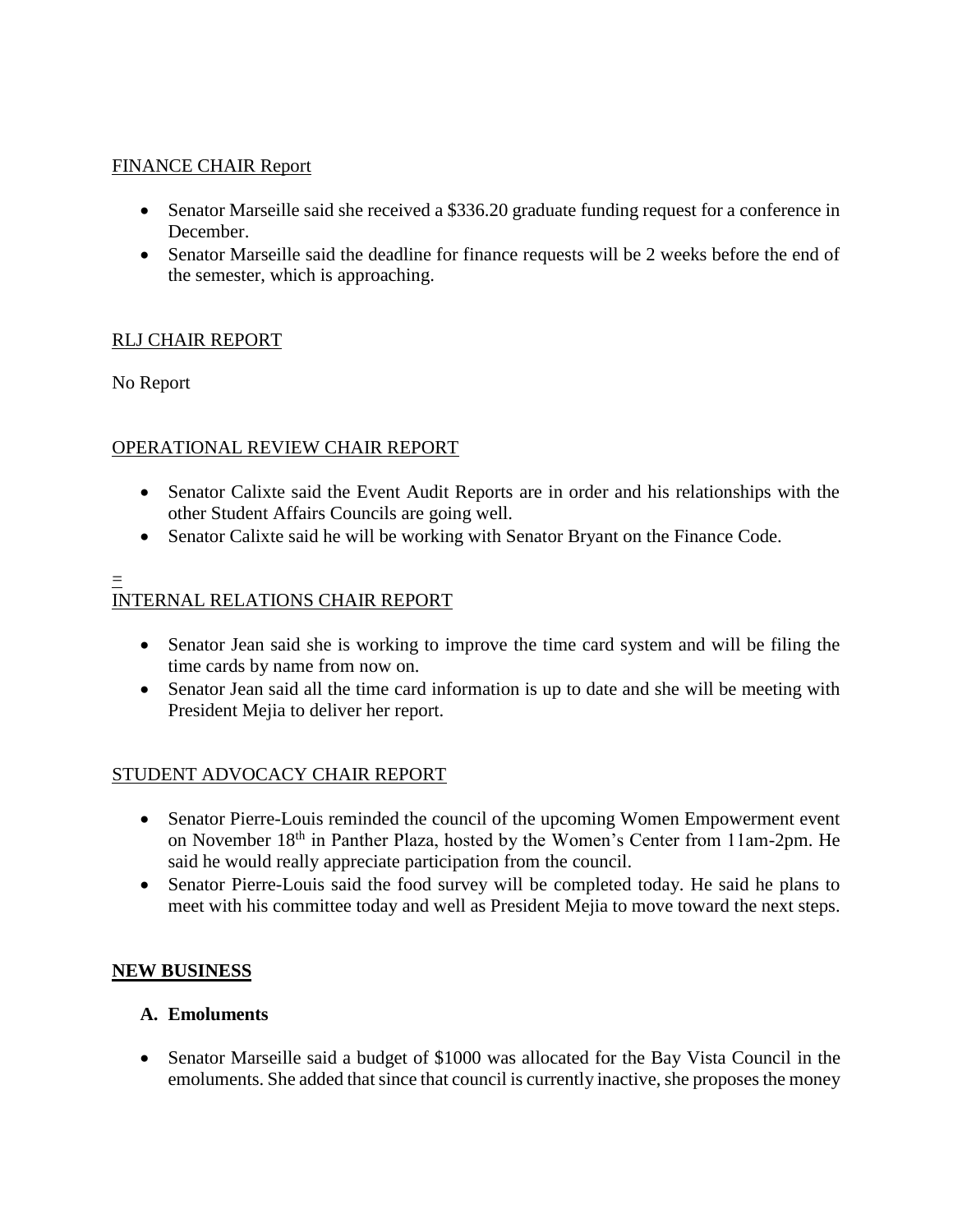to be allocated to the SPC and SOC councils. Her proposal is \$750 to SPC and \$250 to SOC.

• The council discussed the proposal.

Senator Jean moved to bypass a second reading to modify the emoluments. Senator Jean-Jacques seconded the motion. The motion was passed by a unanimous decision.

Senator Jean moved to approve the modification of the emoluments. Senator Jean-Jacques seconded the motion.

Roll Call Vote:

Senator Jean - Yay Senator Suarez - Yay Senator Bryant - Yay Senator Alcee - Yay Senator Jean-Jacques - Yay Senator Marseille - Yay Senator Pierre-Louis - Yay Senator Calixte - Yay Senator Vizarraga - Yay Senator Hu - Yay Senator Gascon-Cavada - Yay Senator Peterson - Yay

By a vote of 12/0/0 the modification to the emoluments was approved.

#### **B. Justice Appointment – Wenxi Huang**

Wenxi Huang said she is a graduate student in the Chemistry Department. She said she would like to be a member of the SGA because she likes what it stands for and some of the projects it has created for students on campus. Ms. Huang said she was a member of SGA in China and would like to see the difference between the US and China. She understands that she must hold hearings and communicate with council members. She said she was a teaching assistant and a part of the Academy of Leaders. She greatly enjoys BBC.

Senator Suarez moved to appoint Wenxi Huang as a Justice. Senator Alcee seconded the motion.

Roll Call Vote:

Senator Jean - Yay Senator Suarez - Yay Senator Bryant - Yay